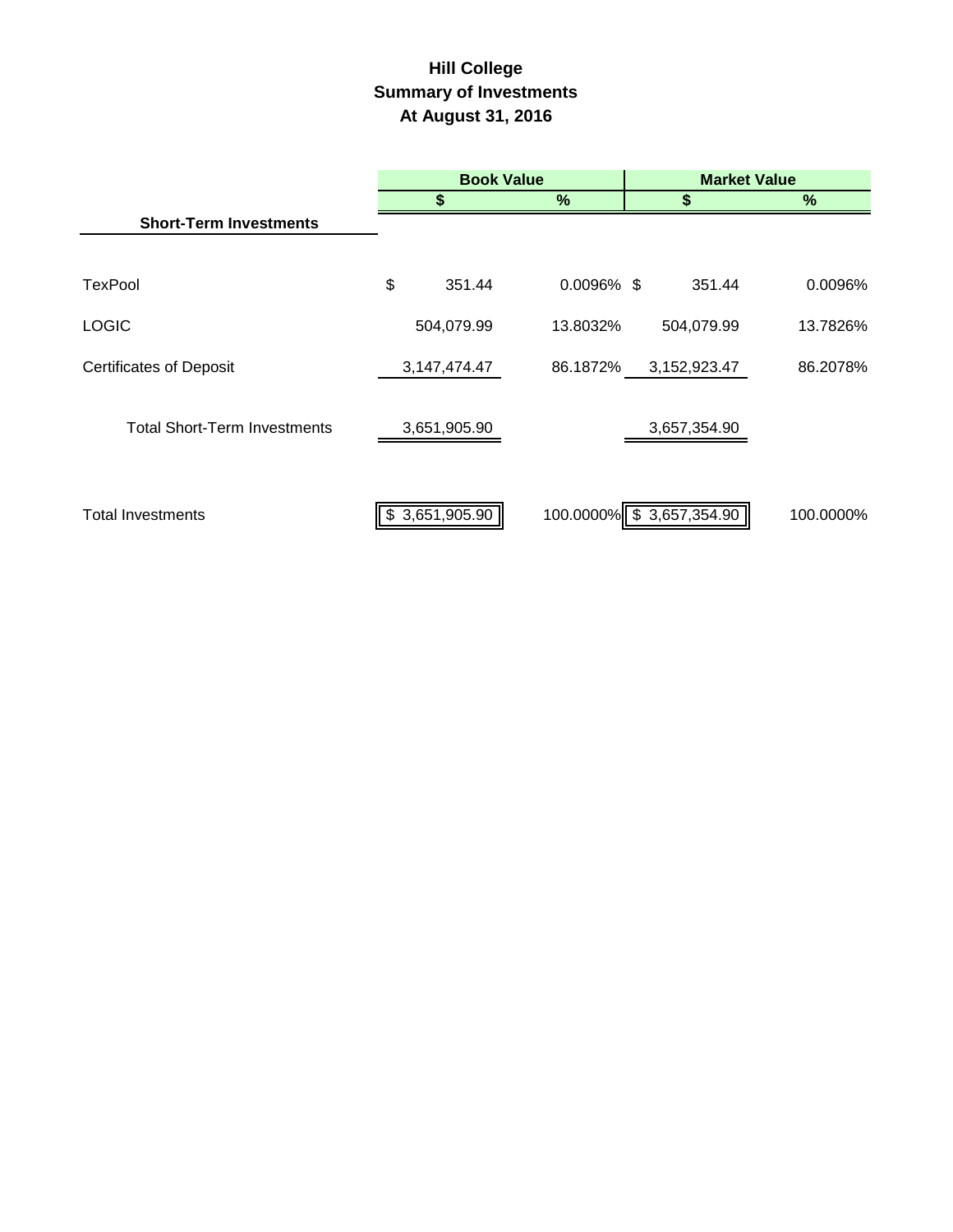## **Hill College Operating Fund Summary of Investments At August 31, 2016**

|                                     | <b>Book Value</b> |          | <b>Market Value</b> |          |  |  |
|-------------------------------------|-------------------|----------|---------------------|----------|--|--|
|                                     |                   | %        |                     | %        |  |  |
| <b>Short-Term Investments</b>       |                   |          |                     |          |  |  |
| <b>TexPool</b>                      | \$<br>297.77      | 0.0112%  | 297.77              | 0.0112%  |  |  |
| <b>LOGIC</b>                        | 503,979.69        | 18.9867% | 503,979.69          | 18.9729% |  |  |
| <b>Certificates of Deposit</b>      | 2,150,103.56      | 81.0021% | 2,152,040.75        | 81.0159% |  |  |
| <b>Total Short-Term Investments</b> | 2,654,381.02      |          | 2,656,318.21        |          |  |  |
| <b>Total Investments</b>            | 2,654,381.02      | 100.00%  | 2,656,318.21        | 100.00%  |  |  |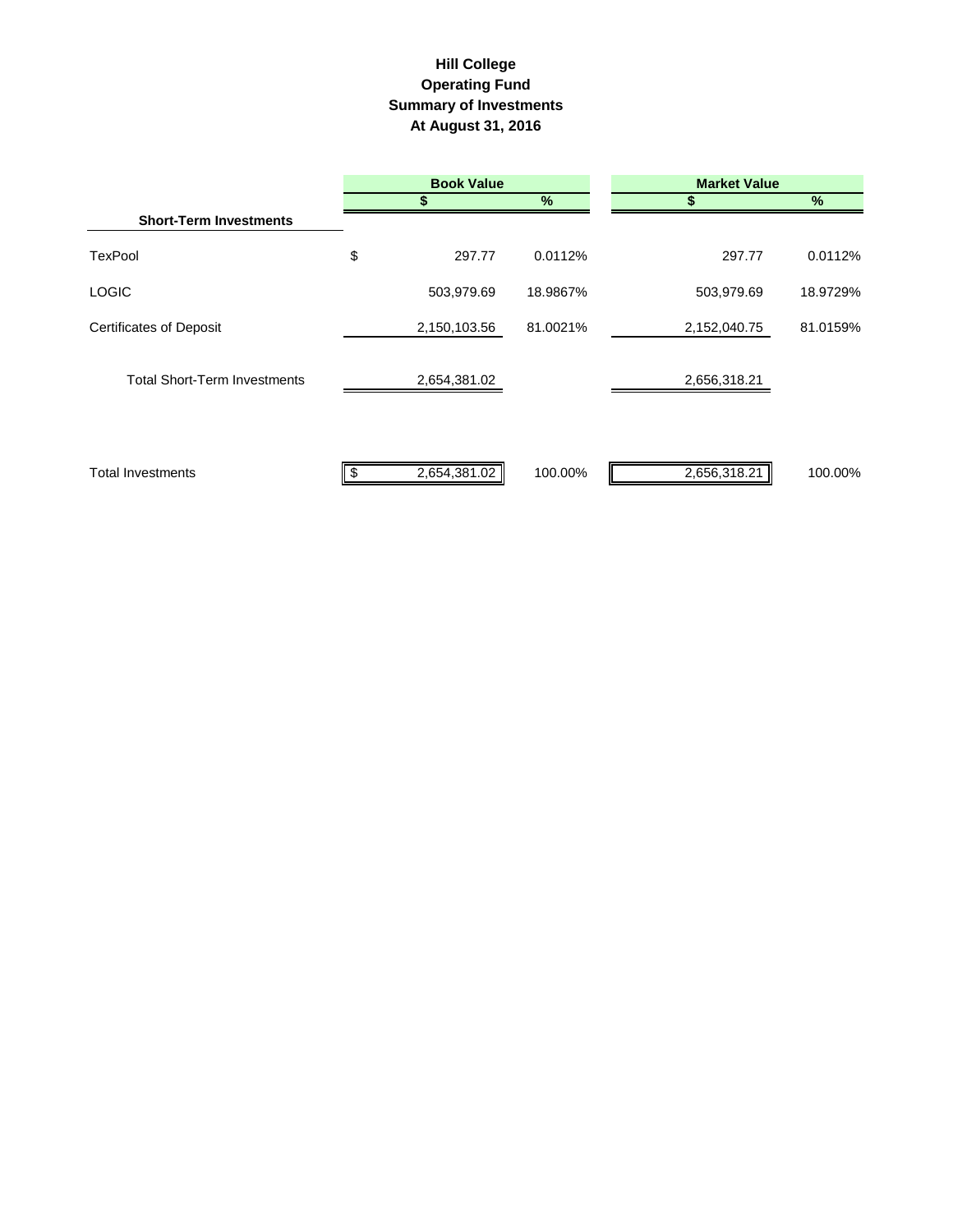#### **Hill College Endowment Fund Summary of Investments At August 31, 2016**

|                                     | <b>Book Value</b>        |           | <b>Market Value</b> |           |  |  |
|-------------------------------------|--------------------------|-----------|---------------------|-----------|--|--|
|                                     |                          | %         |                     | $\%$      |  |  |
| <b>Short-Term Investments</b>       |                          |           |                     |           |  |  |
| TexPool                             | \$<br>52.47              | 100.0000% | 52.47               | 100.0000% |  |  |
| LOGIC                               | $\overline{\phantom{a}}$ | 0.0000%   |                     | 0.0000%   |  |  |
| <b>Certificates of Deposit</b>      |                          | 0.0000%   | ٠                   | 0.0000%   |  |  |
| <b>Total Short-Term Investments</b> | 52.47                    |           | 52.47               |           |  |  |
| <b>Total Investments</b>            | 52.47                    | 100.00%   | 52.47               | 100.00%   |  |  |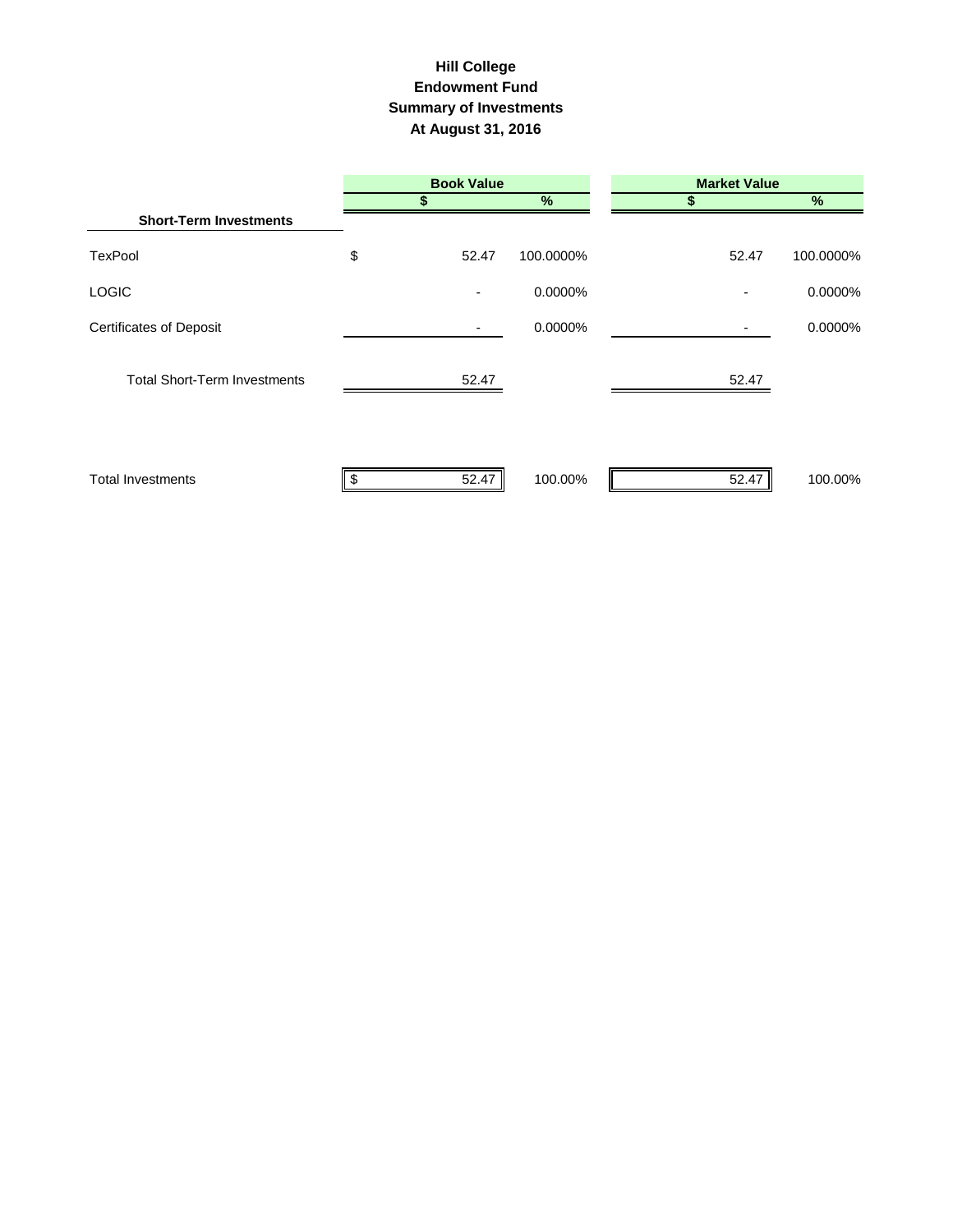#### **Interest and Sinking Fund Summary of Investments At August 31, 2016 Hill College**

|                                     | <b>Book Value</b> |      |          | <b>Market Value</b> |          |  |  |
|-------------------------------------|-------------------|------|----------|---------------------|----------|--|--|
|                                     |                   | S    | $\%$     | S                   | $\%$     |  |  |
| <b>Short-Term Investments</b>       |                   |      |          |                     |          |  |  |
| TexPool                             | \$                | 1.20 | 51.0638% | 1.20                | 51.0638% |  |  |
| <b>LOGIC</b>                        |                   | 1.15 | 48.9362% | 1.15                | 48.9362% |  |  |
| <b>Certificates of Deposit</b>      |                   |      | 0.0000%  | ۰.                  | 0.0000%  |  |  |
| <b>Total Short-Term Investments</b> |                   | 2.35 |          | 2.35                |          |  |  |
| <b>Total Investments</b>            |                   | 2.35 | 100.00%  | 2.35                | 100.00%  |  |  |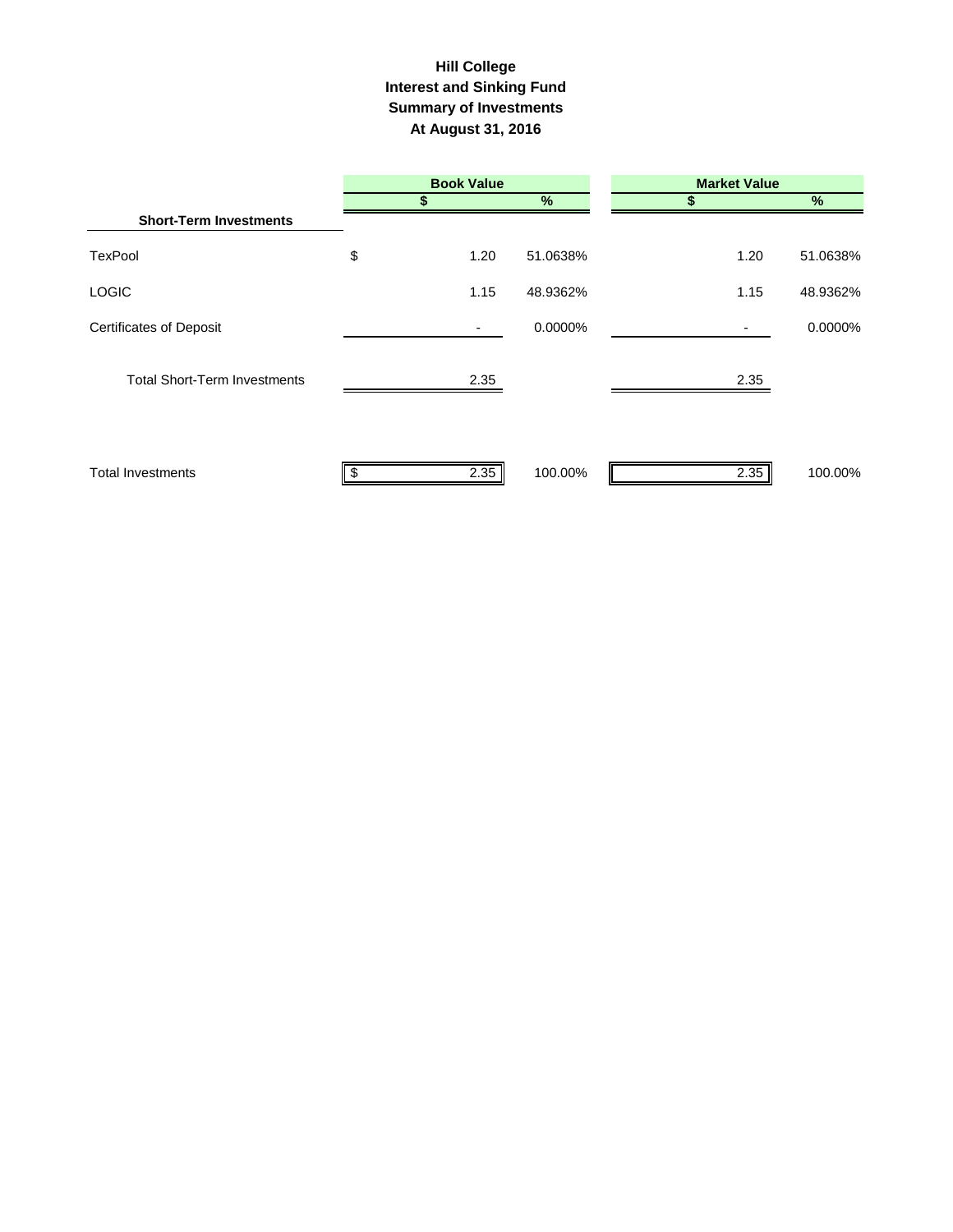## **Summary of Investments At August 31, 2016 Special Revenue Fund Hill College**

|                                     | <b>Book Value</b> |            |          | <b>Market Value</b> |          |  |  |
|-------------------------------------|-------------------|------------|----------|---------------------|----------|--|--|
|                                     |                   |            | %        |                     | $\%$     |  |  |
| <b>Short-Term Investments</b>       |                   |            |          |                     |          |  |  |
| <b>TexPool</b>                      | \$                |            | 0.0000%  |                     | 0.0000%  |  |  |
| <b>LOGIC</b>                        |                   | 99.15      | 0.0099%  | 99.15               | 0.0099%  |  |  |
| <b>Certificates of Deposit</b>      |                   | 997,370.91 | 99.9901% | 1,000,882.72        | 99.9901% |  |  |
| <b>Total Short-term Investments</b> |                   | 997,470.06 |          | 1,000,981.87        |          |  |  |
| <b>Total Investments</b>            |                   | 997,470.06 | 100.00%  | 1,000,981.87        | 100.00%  |  |  |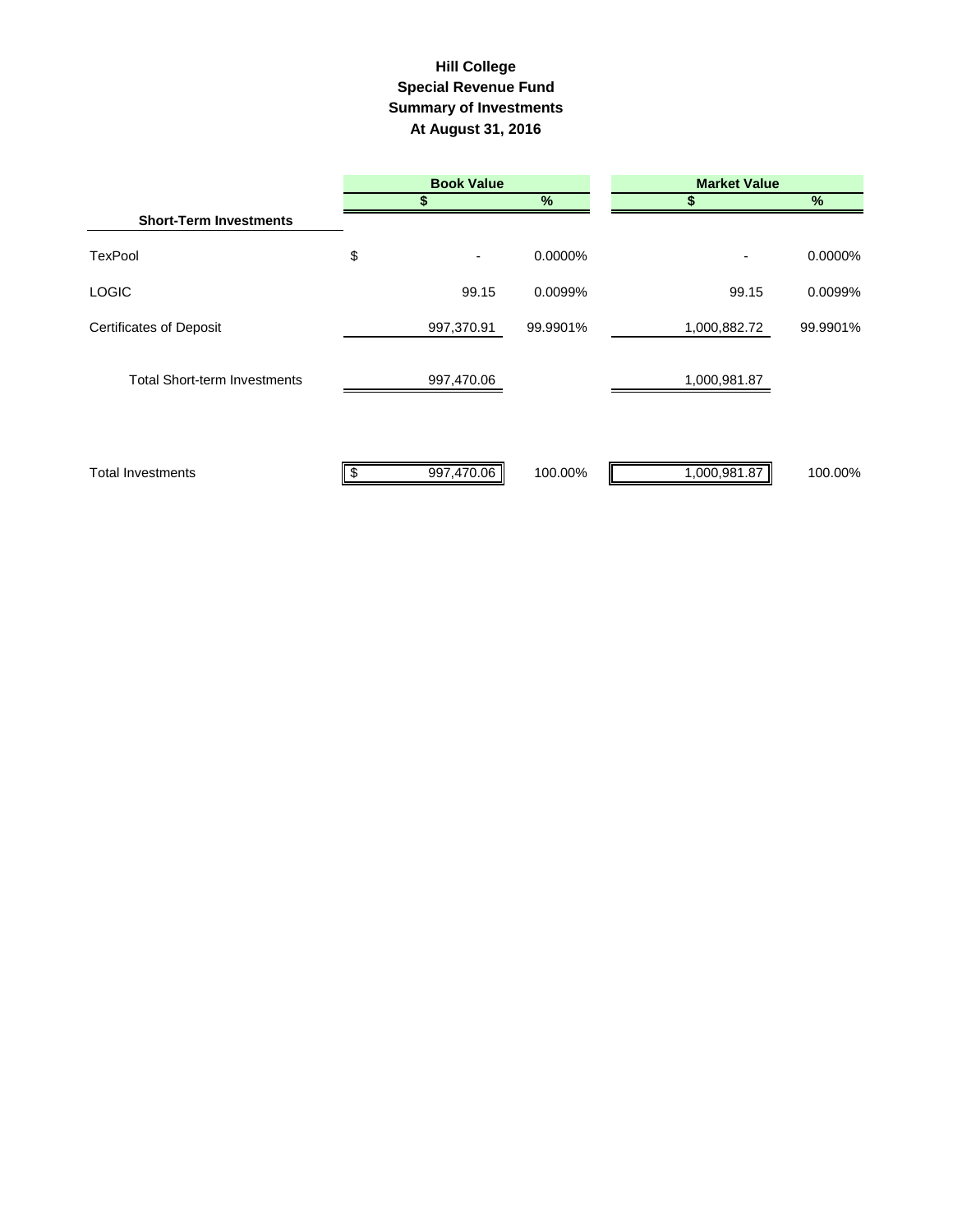#### **Hill College Operating Fund Statement of Changes in Investment Assets Quarter Ended August 31, 2016**

|                                                       | <b>Book Value</b>             | <b>Market Value</b> |
|-------------------------------------------------------|-------------------------------|---------------------|
| <b>Beginning Investment Assets - 5/31/16</b>          | \$2,649,595.78 \$2,649,595.78 |                     |
| Receipts\Contributions                                |                               |                     |
| Investment Income                                     | 4,785.24                      | 4.785.24            |
| Accrued Interest Income                               |                               | 1,937.19            |
| <b>Distribution</b>                                   |                               |                     |
| Net Realized Gains (Losses)                           |                               |                     |
| Changes in Net Unrealized Appreciation/(Depreciation) |                               |                     |
| <b>Ending Investment Assets - 8/31/16</b>             |                               |                     |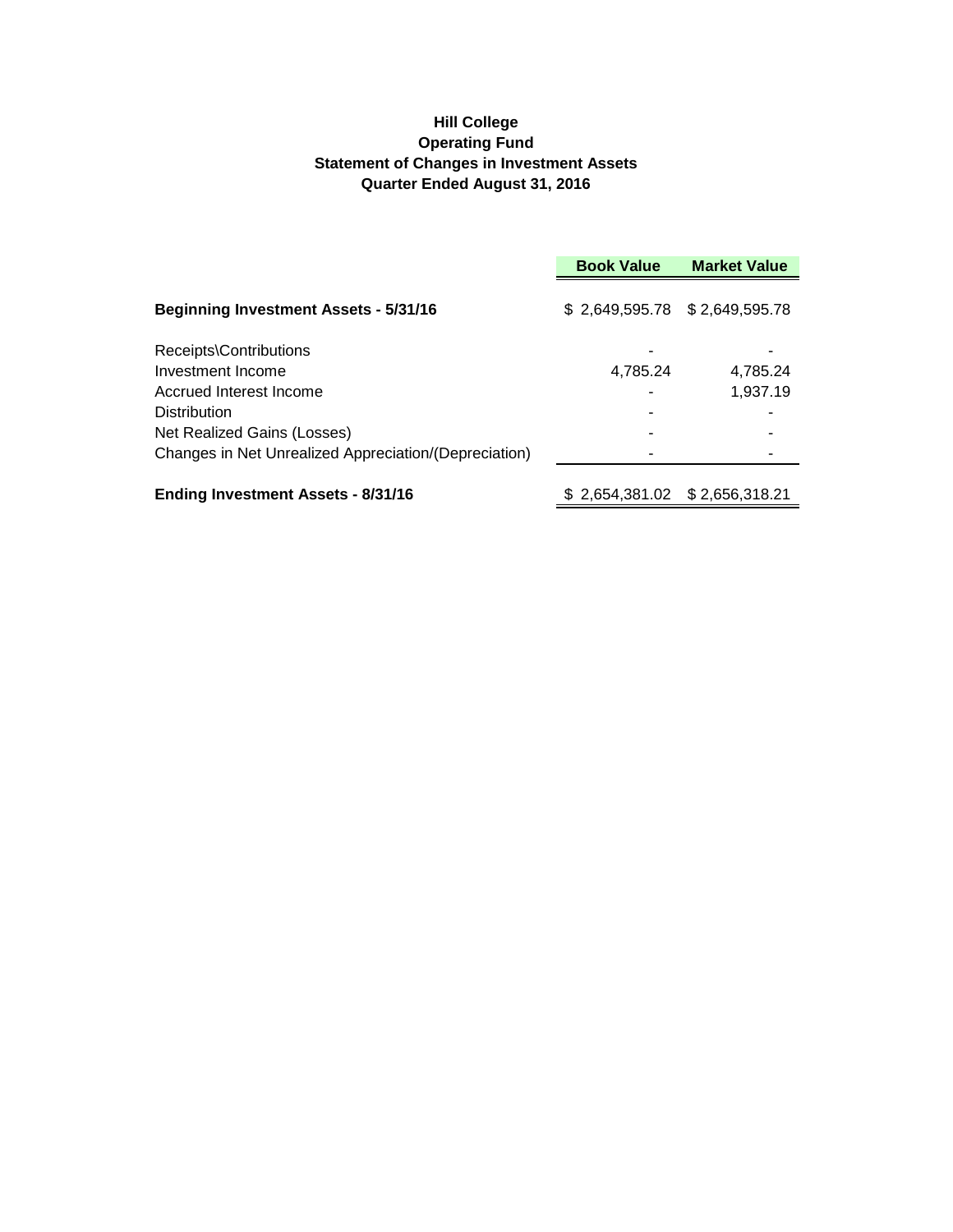## **Hill College Endowment Fund Statement of Changes in Investment Assets Quarter Ended August 31, 2016**

|                                                       | <b>Book Value</b> |       | <b>Market Value</b> |       |
|-------------------------------------------------------|-------------------|-------|---------------------|-------|
| <b>Beginning Investment Assets - 5/31/16</b>          | S                 | 52.47 | \$.                 | 52.47 |
| Receipts\Contributions                                |                   |       |                     |       |
| Investment Income                                     |                   |       |                     |       |
| Accrued Interest Income                               |                   |       |                     |       |
| Distribution                                          |                   |       |                     |       |
| Net Realized Gains (Losses)                           |                   |       |                     |       |
| Changes in Net Unrealized Appreciation/(Depreciation) |                   |       |                     |       |
| <b>Ending Investment Assets - 8/31/16</b>             | \$                | 52.47 | \$.                 | 52.47 |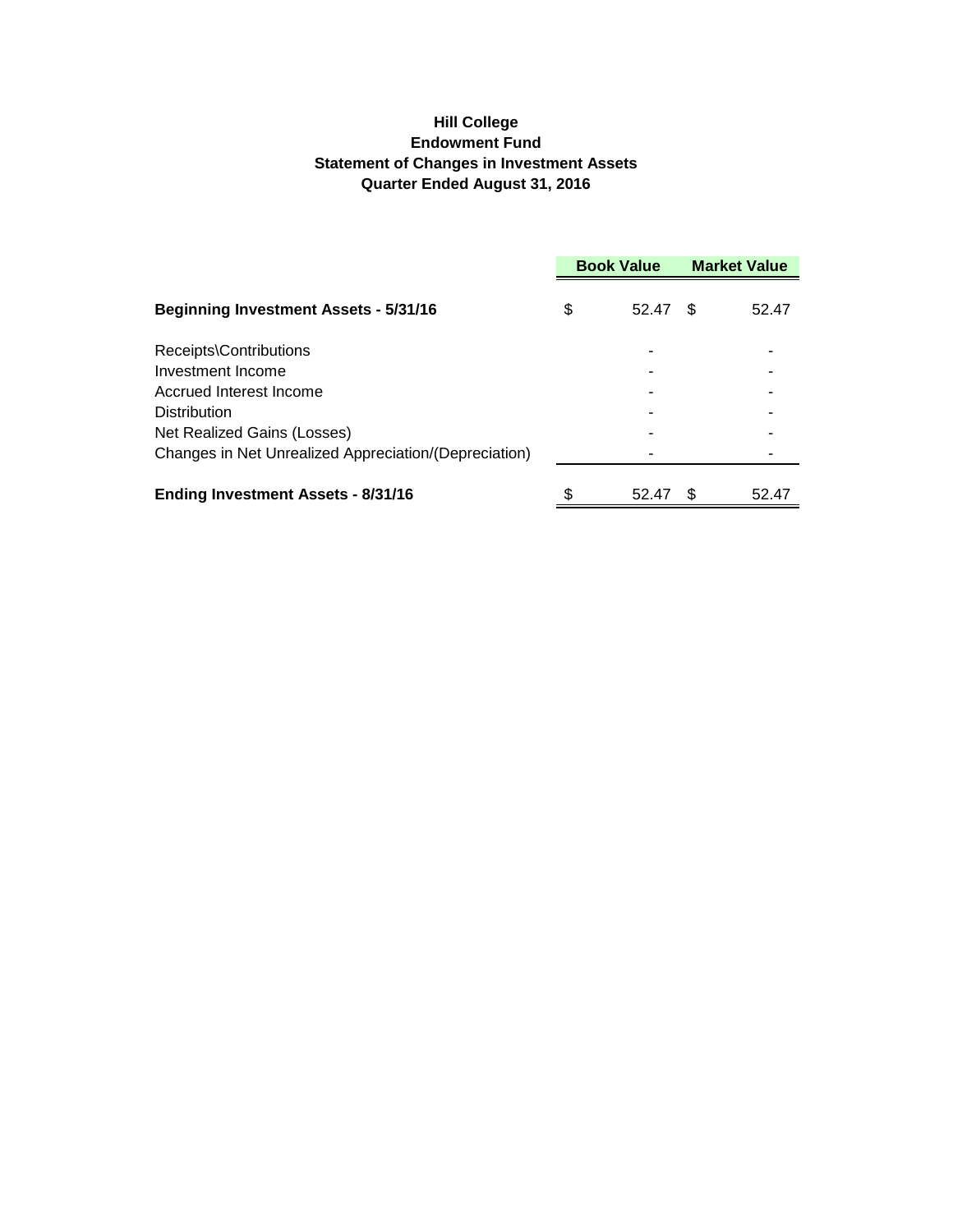## **Hill College Interest & Sinking Fund Statement of Changes in Investment Assets Quarter Ended August 31, 2016**

|                                                       | <b>Book Value</b> |      | <b>Market Value</b> |      |
|-------------------------------------------------------|-------------------|------|---------------------|------|
| <b>Beginning Investment Assets - 5/31/16</b>          | \$                | 2.35 | - S                 | 2.35 |
| Receipts\Contributions                                |                   |      |                     |      |
| Investment Income                                     |                   |      |                     |      |
| Accrued Interest Income                               |                   |      |                     |      |
| <b>Distribution</b>                                   |                   |      |                     |      |
| Net Realized Gains (Losses)                           |                   |      |                     |      |
| Changes in Net Unrealized Appreciation/(Depreciation) |                   |      |                     |      |
| <b>Ending Investment Assets - 8/31/16</b>             | \$                | 2.35 | - \$                | 2.35 |